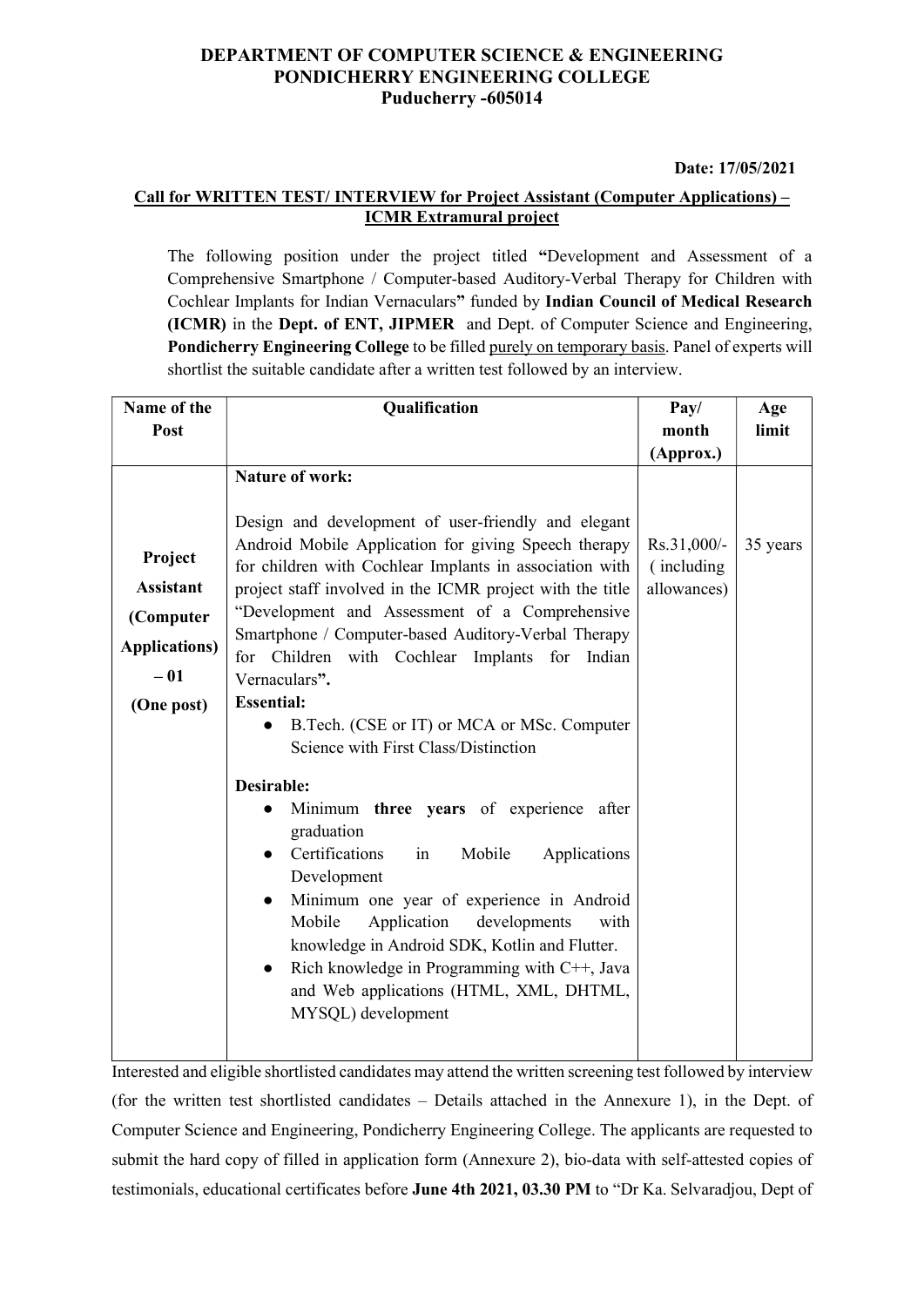Computer Science & Engineering, Pondicherry Engineering College, Puducherry – 605 014. Also please fill in the following google link: https://forms.gle/s4eQfs3Vf9TuYLjM9.

Please submit both (annexure 2) application hard copy and the online google form. Google form is to be submitted only online. Do not print the submitted google form/ do not submit the hard copy of the google form. Short listed candidates will be called for written test and interview on a date which will be communicated ahead of three days. The candidates should bring original certificates for verification.

### NOTE:

- 1. Validity of the short list/waitlist will be valid for one year from the date of publication and renewable accordingly.
- 2. Qualification and experience should be in relevant discipline/field and from an institute of repute. Experience should have been gained after acquiring the minimum essential qualification.
- 3. Qualification, experience, other terms and conditions may be relaxed/ altered at the discretion of the Project Investigator. Upper age limit may be relaxed as per Govt. of India rules.
- 4. The posts are purely on contract basis for an external sponsored project for 18 months (extendable to 21 months in total on satisfactory performance), and no claim for any other regular post in JIPMER and/or Pondicherry Engineering College shall be entertained.
- 5. The project assistant after appointment will be working in the Department of Computer Science & Engineering, Pondicherry Engineering College and he/she will report to the Co-Principal Investigator (Dr. Ka. Selvaradjou, Prof.,CSE, PEC) and the co-investigators (Dr. K. Saruladha, Assoc. Prof., CSE and Dr. R. Sandanalakshmi, Asst. Prof., ECE, PEC). The project assistant will be required to visit JIPMER at times for meetings with the Principal Investigator till the completion of the project.
- 6. Valid email id and mobile number is compulsory.
- 7. Consolidated salary of the post may vary from time to time. No other allowance/ facilities other than consolidated salary shall be extended.
- 8. Decision of the Principal Investigator will be final.
- 9. No TA/ DA will be paid for the interview.
- 10. Canvassing of any kind will lead to disqualification.
- 11. Submission of wrong or false information during the process of selection shall disqualify the candidate at any stage.
- 12. The appointee may be relieved from the current job position, with one month prior notice, failing to do so may be held responsible for paying one month salary.
- 13. If performance of the appointee is not found satisfactory by the Investigator, appointment can be terminated at any time without any notice
- 14. The applicants are requested to submit the hard copy of filled in application form (Annexure 2), bio-data with self-attested copies of testimonials, educational certificates before June 4th 2021, 03.30 PM to "Dr. KA. Selvaradjou, Professor, Dept of Computer Science and Engineering, Pondicherry Engineering College, Puducherry - 605014". Also please fill in the google link only once. Please submit both application hard copy (annexure 2) and the online google form. Google form is to be submitted only online. Do not print the submitted google form/ do not submit the hard copy of the google form.

| <b>Principal Investigator</b>                 |
|-----------------------------------------------|
| Dr Sivaraman G,                               |
| <b>Associate Professor, Department of ENT</b> |
| <b>JIPMER</b>                                 |
|                                               |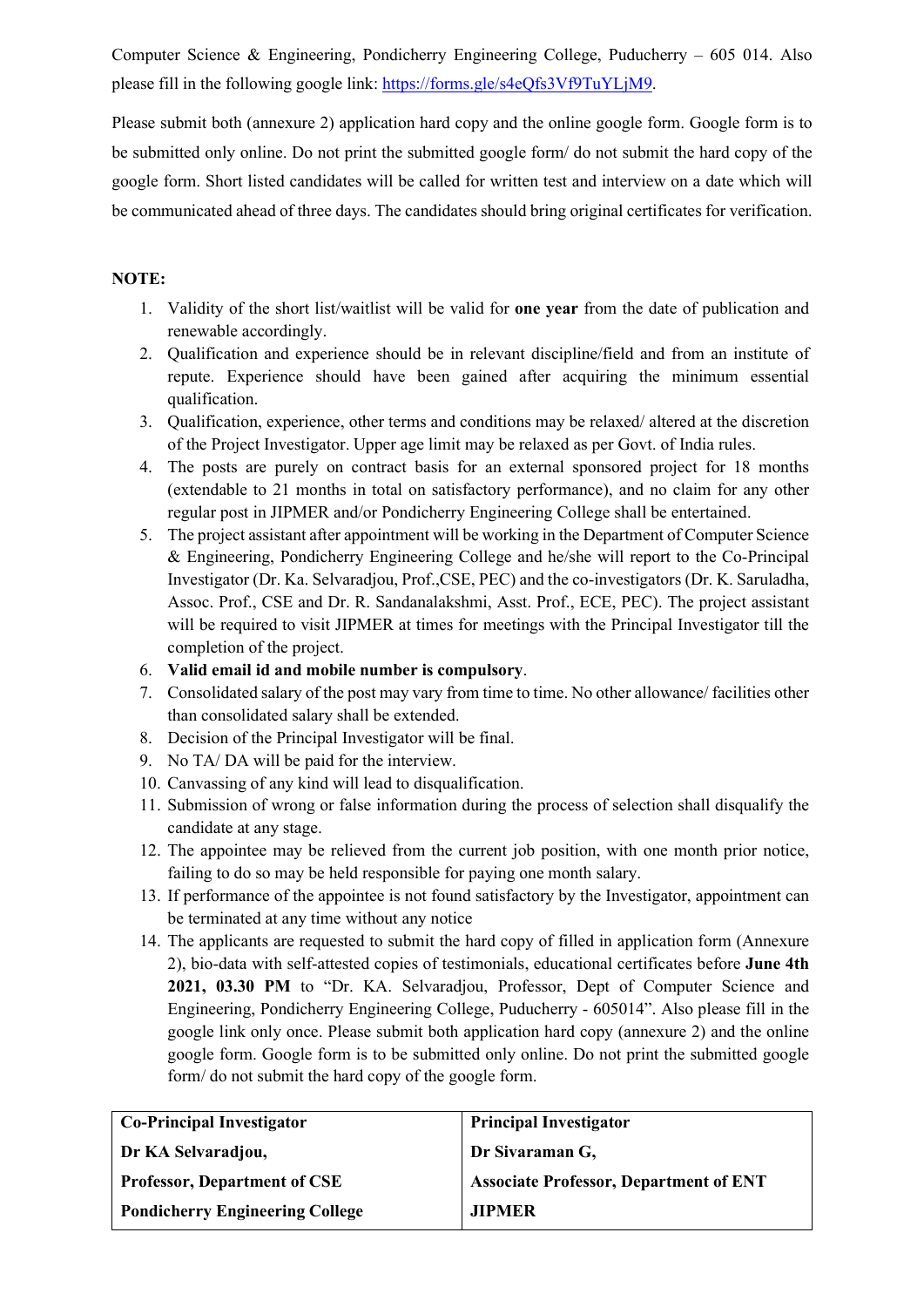Details of Screening Test will be intimated to the candidates to the registered email and phone ahead of three days of the actual conduct of the written test. The mode (offline/online) will also be intimated to the applicants through email/phone.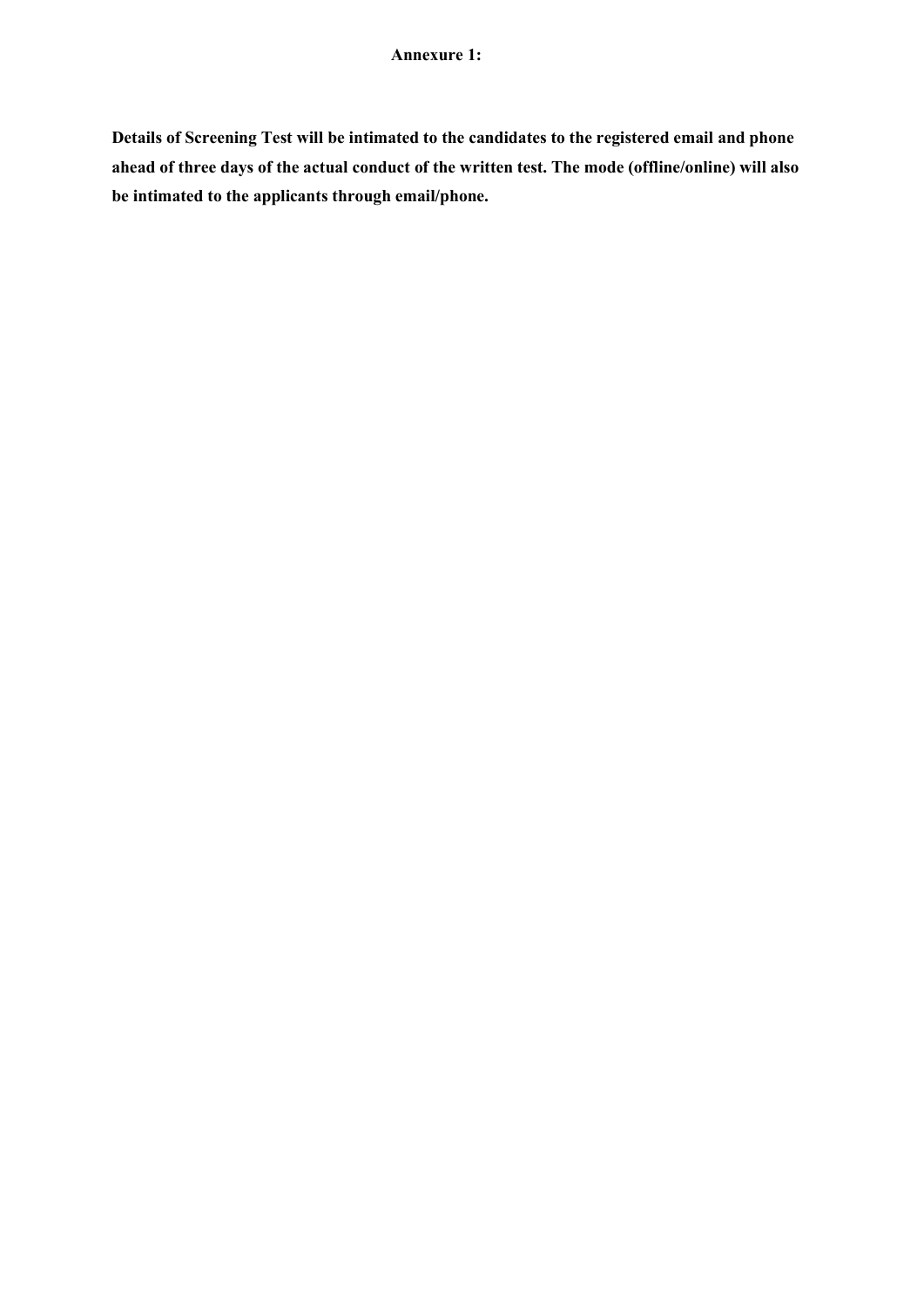# Name of the Post : PROJECT ASSISTANT (COMPUTER APPLICATIONS)

PHOTO

|  |  |  |  | 1. Name in Block letters |  |
|--|--|--|--|--------------------------|--|
|--|--|--|--|--------------------------|--|

2. Father/ Husband's Name:

3. Date of birth\* : DD M M YYYY

# (Relevant proof for relaxation to be attached)

4. Age in years :

5. Sex : Male Female

6. Nationality :

:

## 7. Address for communication including Pin code, in caps with Telephone No:

| PINCODE<br>$\ddot{\cdot}$ |  |  |  |  |  |  |  |  |  |  |  |  |  |  |
|---------------------------|--|--|--|--|--|--|--|--|--|--|--|--|--|--|
| <b>Ph. No.:</b>           |  |  |  |  |  |  |  |  |  |  |  |  |  |  |

### 8. Email Id:

### 9. Educational qualifications from matriculation/SSLC\*:

| Sl.<br>N <sub>o</sub> | <b>Educational Qualification</b><br>(From SSLC/Matriculation) | Subjects | Marks<br>Obtained | Year of<br>Passing | Name of the<br><b>Board University</b> |
|-----------------------|---------------------------------------------------------------|----------|-------------------|--------------------|----------------------------------------|
|                       |                                                               |          |                   |                    |                                        |
| ◠                     |                                                               |          |                   |                    |                                        |
| ◠                     |                                                               |          |                   |                    |                                        |
| $\overline{4}$        |                                                               |          |                   |                    |                                        |

### 10. Experience\*

| Sl. | Office Address | Post Held | From | To | No.of years and | Whether   |
|-----|----------------|-----------|------|----|-----------------|-----------|
| No. |                |           |      |    | months          | regular/  |
|     |                |           |      |    | (Experience)    | Temporary |
|     |                |           |      |    |                 |           |
|     |                |           |      |    |                 |           |
|     |                |           |      |    |                 |           |
|     |                |           |      |    |                 |           |